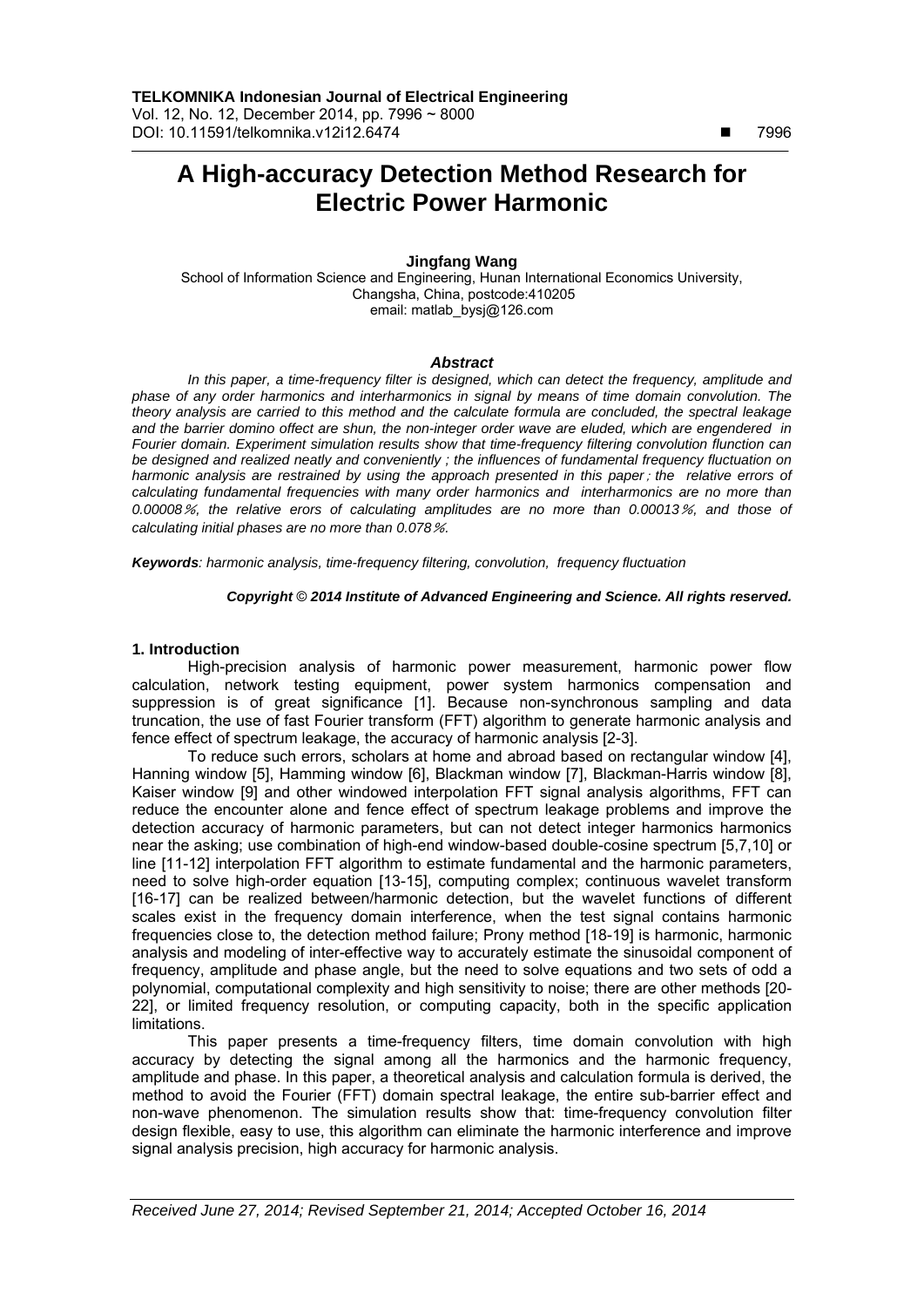# **2. The Time-Frequency Filter Design**

Time-frequency filter:

$$
g(t, \omega_0) = \left(\frac{(at)^4}{12} - \frac{(at)^5}{30} + \frac{(at)^6}{90}\right)e^{-at + j\omega_0 t}
$$
 (1)

Where  $a = \frac{2\pi}{\sqrt{3}B}$  Center for the filter parameters, the coefficient B to adjust the filter bandwidth (such as taking  $B = 0.04$ ),  $\omega 0$  center frequency. The frequency domain expression is:

$$
G(\omega, \omega_0) = H(\omega - \omega_0) = \frac{2a^4}{(a + j(\omega - \omega_0))^5} - \frac{4a^5}{(a + j(\omega - \omega_0))^6} + \frac{8a^6}{(a + j(\omega - \omega_0))^7}
$$
(2)

Figure 1 shows the trend of time-frequency filter characteristics, (a) trends in the time domain graph, (b) trends in the frequency domain; they change with the center frequency ω0. By (2) and Figure 1 (b) shows G (ω, ω0) only in a narrow band centered ω0 significant amplitude, the other is almost zero. Farther away from the  $\omega$ 0, | G ( $\omega$ ,  $\omega$ 0) | is smaller.



Figure 1. Time-frequency filter of time/frequency

# **3, Theoretical Analysis and Calculation Formulas by**

# **3.1. Analysis of Continuous**

If  $ω0$  centered within the range of narrow-band frequency  $ω1$  of the harmonic signal:

$$
f(t) = A\cos(\omega_1 t + \phi) \tag{3}
$$

Its frequency domain expression:

$$
F(\omega) = A \pi [\delta(\omega - \omega_1) e^{j\phi} + \delta(\omega + \omega_1) e^{-j\phi}]
$$
\n(4)

$$
Y(\omega) = G(\omega, \omega_0) F(\omega) = H(\omega - \omega_0) F(\omega)
$$
  
=  $A \pi [H(\omega_1 - \omega_0) e^{j\phi} \delta(\omega - \omega_1) + H(-\omega_1 - \omega_0) e^{-j\phi} \delta(\omega + \omega_1)]$  (5)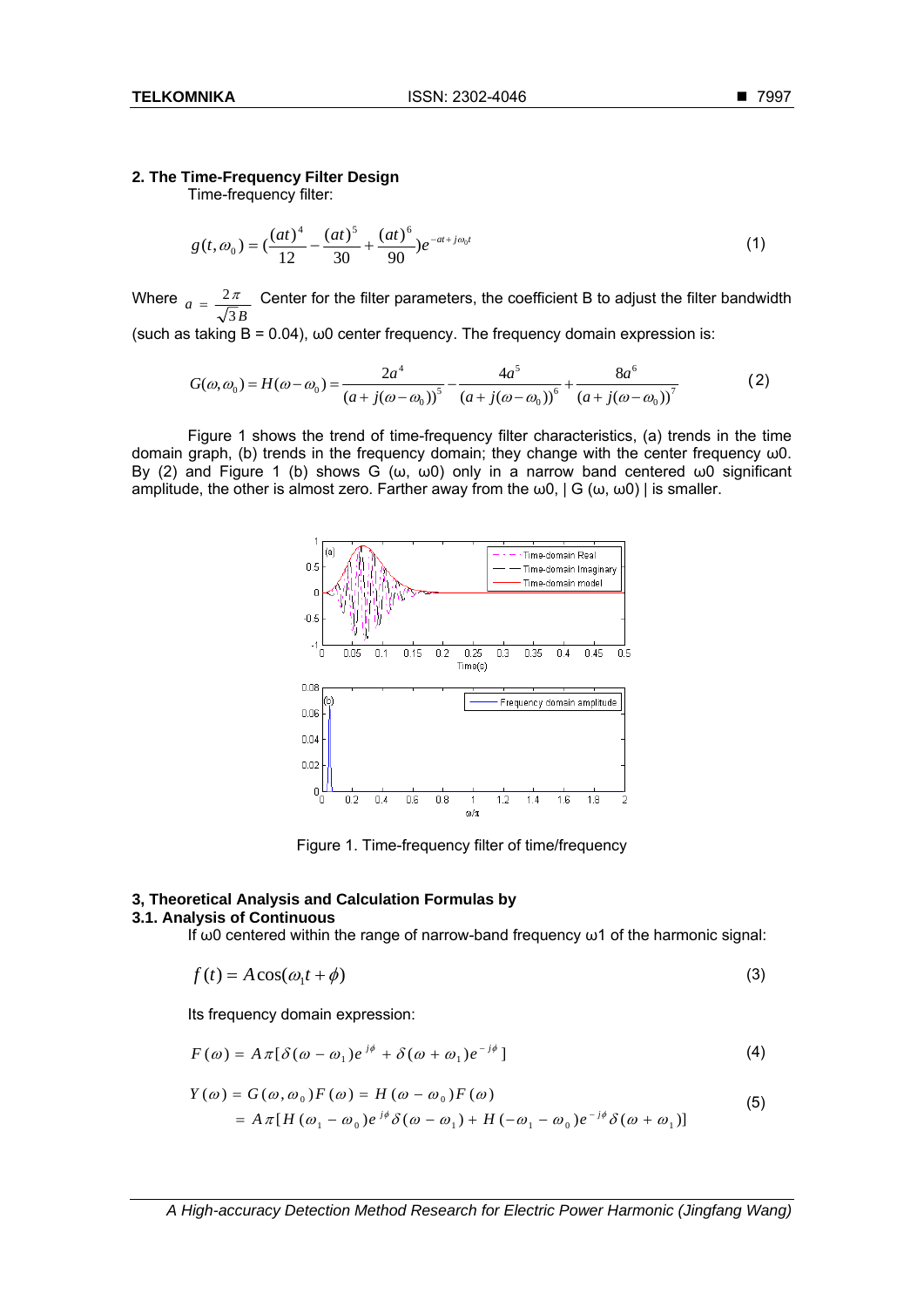ֺ

$$
y(t) = f(t) \otimes g(t, \omega_0) = \frac{A}{2} [H(\omega_1 - \omega_0) e^{j\phi} e^{j\omega_1 t} + H(-\omega_1 - \omega_0) e^{-j\phi} e^{-j\omega_1 t}] \tag{6}
$$

Where  $\otimes$  for the convolution operation,  $| H(-\omega_1 - \omega_0 )| \approx 0$ :

$$
\omega_1 = \frac{d(Arg\ (y(t)))}{dt} \qquad Arg \text{ is Angular} \tag{7}
$$

$$
A = \frac{2 \mid y(t) \mid}{\mid H(\omega_1 - \omega_0) \mid} \tag{8}
$$

$$
\phi = Arg(y(t)) - mod[\omega_1 t, 2\pi] - Arg(H(\omega_1 - \omega_0) \mod 7
$$
 The remainder is divisible (9)

# **3.2. Calculation of Discrete**

Set of discrete sampling frequency fs, the sampling period DT= $\frac{1}{\sqrt{1}}$ , Number of samples *fs* is N; take  $N_1$ =[0.5N], N<sub>2</sub>=[0.94N], Computing discrete convolution:

$$
y(k) = DT \sum_{i=\max\{1,k-N\}}^{\min\{k-1,N\}} g(i) f(k-i) \qquad k = 1, 2, \cdots, N
$$
 (10)

$$
\theta(k) = Arg(y(k)) - Arg(y(k-1)) + 2\pi \max\{0, Sign(-Arg(y(k)) + Arg(y(k-1))\}
$$
  
\n
$$
k = N_1, \dots, N_2; \qquad \text{Sign function} \qquad (11)
$$
 (11)

The harmonic frequency f (Hz), amplitude A, the initial phase  $\varphi$  (°C) as, respectively:

$$
f = \frac{fs}{2\pi (N_2 - N_1 + 1)} \sum_{k=N_1}^{N_2} \theta(k)
$$
 (12)

$$
\omega_1 = \frac{2\pi f}{fs} \tag{13}
$$

$$
A = \frac{2}{|H(\omega_1 - \omega_0)| (N_2 - N_1 + 1)} \sum_{k=N_1}^{N_2} |y(k)|
$$
\n(14)

$$
\psi = \frac{1}{(N_2 - N_1 + 1)} \left( \sum_{k=N_1}^{N_2} \{ Arg(y(k)) + 2\pi \max \{0, Sign(-Arg(y(k))\} - \text{mod} \frac{2\pi (k-1)f}{fs}, 2\pi] \} \right) \tag{15}
$$
  
- Arg(H( $\omega_1 - \omega_0$ )) (15)

$$
\phi = \frac{180 \ (\psi + 2\pi \max\{\ 0, Sign\ (-\psi)\})}{\pi}
$$
\n(16)

## **4. Experimental Evaluation**

Signal contains fundamental, DC, between 2 and 3 harmonic harmonic, and their parameters in Table 1, the expression:

$$
f(t) = \sum_{i=0}^{6} A_i \cos(\omega_i t + \phi_i)
$$
 (16)

Its sampling frequency fs = 2000Hz, number of samples  $N = 5000$ . This method results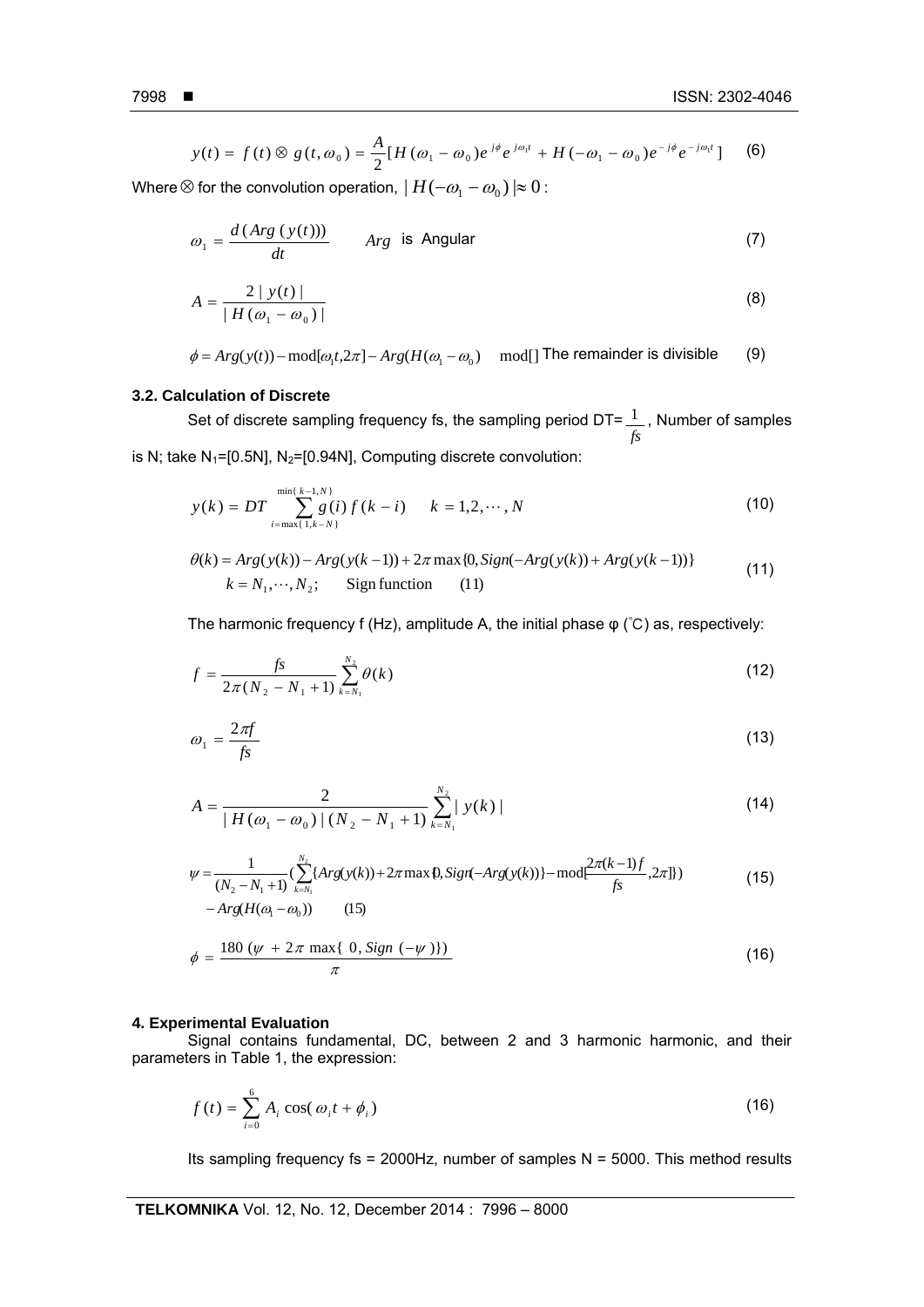are in Table 1 the right department. To the harmonic frequency, amplitude, initial phase of testing the value of the real value and are plotted in the same plot, the result is very accurate.

| Table 1 Truth Component of the signal & their testing result |                 |                               |     |                 |             |                     |
|--------------------------------------------------------------|-----------------|-------------------------------|-----|-----------------|-------------|---------------------|
|                                                              | Actual<br>value |                               |     | Detection value |             |                     |
| Waveform                                                     |                 | Freq./Hz Amplitude/V Phase/°C |     | Freq./Hz        | Amplitude/V | Phase/ $\mathbb{C}$ |
| DC.                                                          | 0.00            | 1.5000                        | 0   | 0.0000          | 1.5000      | 0.0000              |
| Fundament                                                    | 50.10           | 35.3553                       | 10  | 50.1000         | 35.3553     | 9.9922              |
| Interharm                                                    | 25.05           | 5.0000                        | 165 | 25.0489         | 4.9999      | 165.8787            |
| Harmonic                                                     | 150.30          | 2.4819                        | 40  | 150.3002        | 2.4820      | 39.8771             |
| Interharm                                                    | 175.35          | 2.0000                        | 55  | 175.3495        | 2.0000      | 55.3907             |
| Harmonic                                                     | 250.50          | 1.2516                        | 70  | 250.5002        | 1.2516      | 69.8432             |
| Harmonic                                                     | 350.70          | 1.1250                        | 110 | 350.7000        | 1.1250      | 109.9976            |



Figure 2. The harmonic characteristics of the true value of parameters compared with the measured values

Table 1 harmonic of the frequency  $f = 350.7$ Hz specific icon near the detection algorithms 3, Figure (a), (b), (c) of the abscissa as the sample points. Figure (a) the type (10) the magnitude, Figure (c) signal after filtering in frequency domain inverse Fourier transform (IFFT) of the amplitude, both in the same 500 points; Figure (b) the type (11) transient frequency.



Figure 3. The results of harmonic frequency f = 350.7Hz

# **5. Conclusion**

*A High-accuracy Detection Method Research for Electric Power Harmonic (Jingfang Wang)*